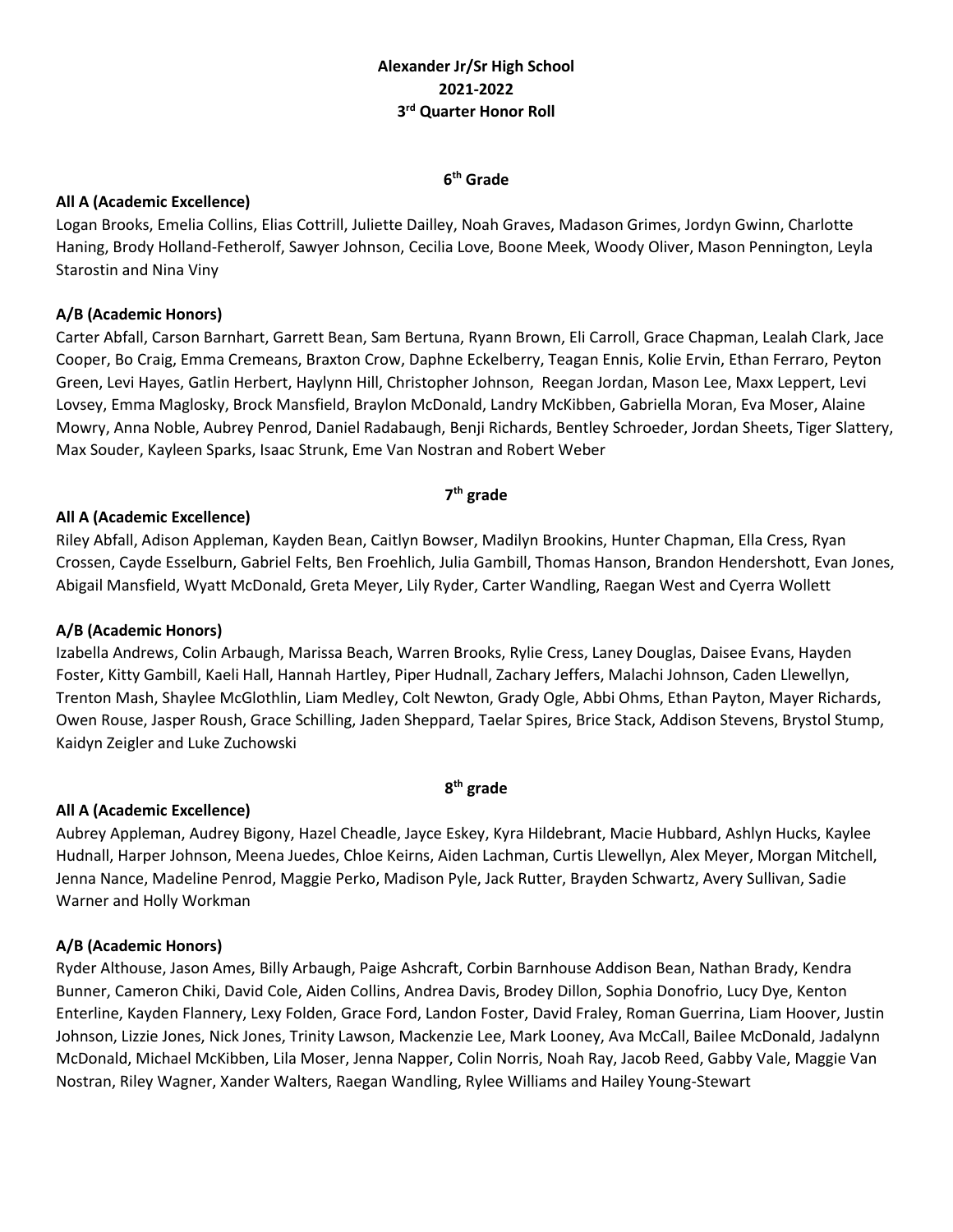### **9 th grade**

### **All A (Academic Excellence)**

Avery Brooks, Megan Cheadle, Ella Cottrill, Alyssa Dikis, Jacob Dikis, Kayleigh Ferraro, Kaitlynn Green, Savannah Haning, Jamie Jarvis, Linus Juedes, Christina Kisor, Edith Pennington, Maggie Reutzel, Abby Sanders, Elisa Scott, Jade Seaman, AJ eTurner, Emma-Shea VanDyke, Isaac Waller and Allyson Welsh

## **A/B (Academic Honors)**

Madelyn Brooks, Olivia Burton, Marty Dagostino, Elias Driggs, Emma Eskey, Addisyn Evans, Aiden Hall, Christopher Harris, Klaxton Hawk, Mason Idleman, Kaylee Johnson, Trenton Mace, Jocelynn Malone, McKenna Moore, Richard Morris, Jordan Mount, Matthew O'Brien, Ethan Olbers, Isaac Payton, Arlo Plow, Destiny Reasoner, Avery Shields, Logan Smith, Mary Smith, Aden Stepp, Caitlin Taylor, Jerricka Welsh, Christopher Wimberly and Mikayla Wollett

## **10th grade**

## **All A (Academic Excellence)**

Tanner Allen, Tyler Brooks, Jamie Carpenter, Tucker Chadwell, Nichole Collins, Trinity Daniels, Marissa Green, Alexis Grissett, Ava Hoffer, Ryan Howell, Alexa Lee, Trenton Lutz, Hannah Merckle, Eddie Schilling, Tyler Wallace and Trace Wheatley

### **A/B (Academic Honors)**

Gavin Burk, Ian Buswell, Julianna Cain, Howie Clark, Caden Cline, Ellie Day, Joshua Hayes, Alex Jeffrey, Zachary King, Darian Lallier, Isabella Lemaster, Hannah Merckle, Micaela Moat, Brody Montgomery, Kiara Orsborne, Emma Radabaugh, Hailie Schultz, Macie Swart, Monica Thompson, Scott Thompson, Stanley Viny and Kate Voss

## **11th grade**

### **All A (Academic Excellence)**

Hazel Chmiel, Landon Collins, Ava Green, Sarah Hanning, Jayden Holzaepfel, Haley Hudnell, Amy Lucas, Lauren Mansfield, Holly Meyer, Olivia Mowry and Henry Walter-Wilde

### **A/B (Academic Honors)**

Dylan Allison, Brandon Ames, Ricki Bailey, Christopher Barnes, Carlee Barnhouse, Zachary Barnhouse, Joseph Blair, Owen Burke, Jagger Cain, Kyler D'Augustino, Colton Davis, Emily Demko, Aidan Dixson, Olivia Dorst, Leah Esselburn, Jalyn Fox, Libby Hall, Jaelyn Jones, Jaycie Jordan, Ben Juedes, Angela Karshner, Chloe Kunkel, Athena McKenzie, Isaac Morgan, Andrew Nance, Ethan Neidhart, Alex Norris, Makiya Radcliff, Julia Simmons, Mason Tumblin, Kiley Welch, Chloe Williams, Hannah Williams and Katie Wires

### **12th grade**

## **All A (Academic Excellence)**

Landon Atha, Alexis Belville, Jace Ervin, Jenelle Fauber, McKayla Griffin, Marlee Grinstead, Albert Kennedy, Harvest Lechler, Libby Lewis, Jolene Mathena, Lauren McCall, Morgan McCament, Olivia Ohms, Matthew Pollard, Halee Robinson, Macy Sherman, Madelynn Smart, Kerrigan Tolley, Annie Voss, Madison Wells and McKenna Williams

## **12th grade**

## **A/B (Academic Honors)**

Ella Bigony, Kailey Cozort, Shealee Diddle, Lily Fraley, Anthony Frazier, Mariea Gonzalez, Jarika Hart, Lakin Henderson, Macey Jordan, Michael Lash, Jordan Marcum, Liam Morgan, Chloe Payne, Emma Pennington, Jackson Ross, Brock Shaner, Garrett Spencer, Kaelin Steele, Miah Trout and Joy Wires